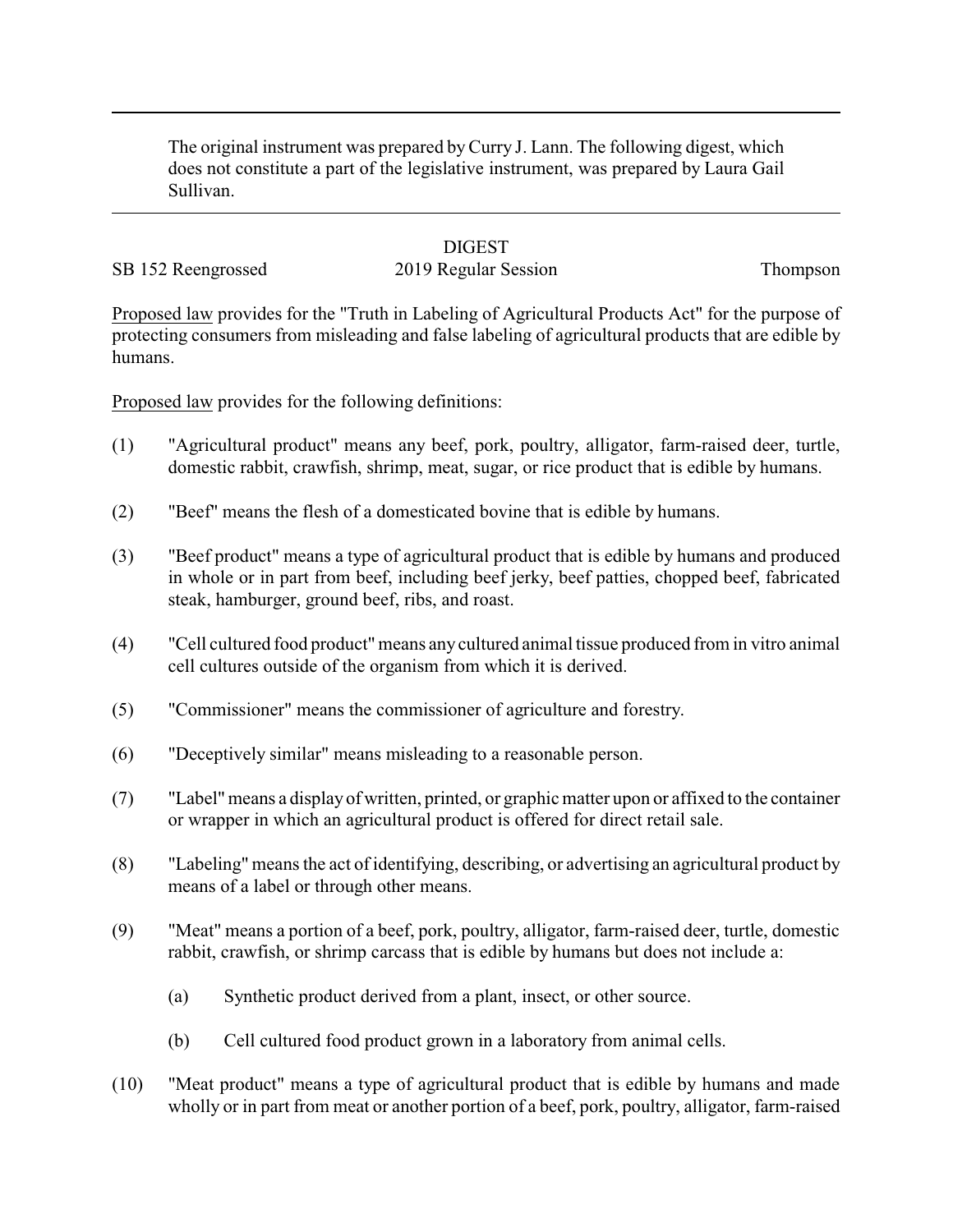deer, turtle, domestic rabbit, crawfish, or shrimp carcass.

- (11) "Misbrand" means to intentionally identify or label an agricultural product in a false or misleading way.
- (12) "Misrepresent"meansto intentionallyuse anyuntrue, misleading, or deceptive oral or written statement, advertisement, label, display, picture, illustration, or sample.
- (13) "Person" means an individual, partnership, limited liability company, limited liability partnership, corporation, trust, firm, company, or other entity doing business in Louisiana.
- (14) "Pork" means the flesh of a domesticated swine that is edible by humans.
- (15) "Pork product" means a type of agricultural product that is edible by humans and produced in whole or in part from pork, including bacon, bratwurst, ground pork, ham, pork chops, ribs, roast, and sausage.
- (16) "Poultry" means domesticated birds that are edible by humans.
- (17) "Rice"means the whole or broken kernels obtained from the species Oryza sativa L. or Oryza glaberrima, or wild rice, which is obtained from one of the four species of grasses from the genus Zizania or Porteresia.

Proposed law applies to a person that places a label on an agricultural product that is edible by humans.

Proposed lawprohibits intentionallymisbranding or misrepresenting an agricultural product through any activity including:

- (1) Affixing a label to an agricultural product that is false or misleading.
- (2) Selling an agricultural product under the name of another food.
- (3) Representing an agricultural product as a food for which a definition and standard of identity has been provided by the Federal Food, Drug, and Cosmetic Act, 21 U.S.C. §301 et seq., unless:
	- (a) The agricultural product conforms to the definition and standard.
	- (b) The label of the agricultural product bears the name of the food specified in the definition and standard and includes the common names of optional ingredients other than spices, flavoring, and coloring present in the food as regulations require.
- (4) Representing an agricultural product as meat or a meat product when the agricultural product is not derived from a harvested beef, pork, poultry, alligator, farm-raised deer, turtle,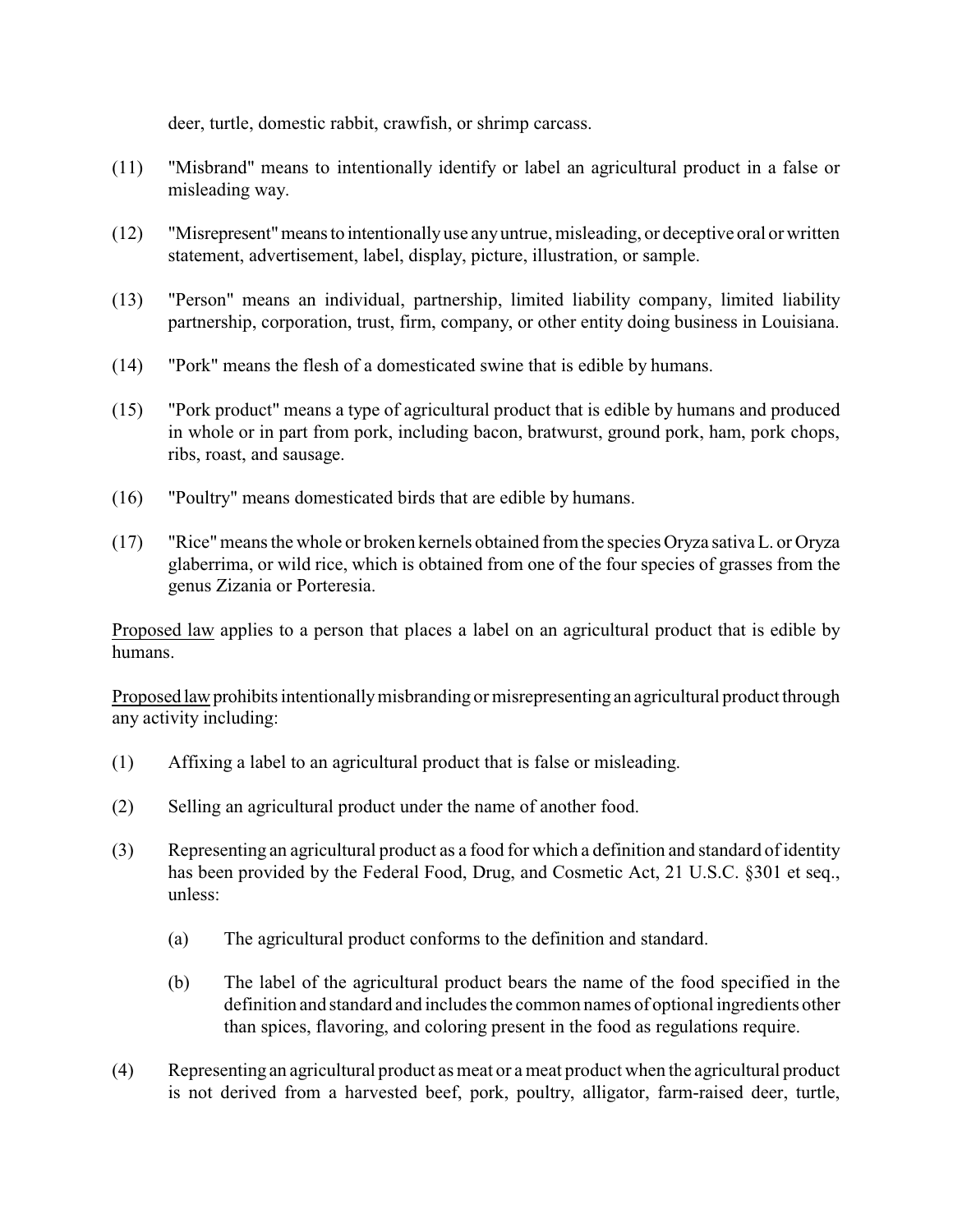domestic rabbit, crawfish, or shrimp carcass.

- (5) Representing an agricultural product as rice when the agricultural product is not rice.
- (6) Representing an agricultural product as beef or a beef product when the agricultural product is not derived from a domesticated bovine.
- (7) Representing an agricultural product as pork or a pork product when the agricultural product is not derived from a domesticated swine.
- (8) Representing an agricultural product as poultry when the agricultural product is not derived from domesticated birds.
- (9) Utilizing a term that is the same as or deceptively similar to a term that has been used or defined historically in reference to a specific agricultural product.
- (10) Affixing a label that uses a variation of rice in the name of the agricultural product when the agricultural product is not rice or derived from rice.
- (11) Representing a cell cultured food product as a meat product.
- (12) Representing an agricultural product as sugar when it is not an unaltered plant-based simple sugar or sucrose.

Proposed law requires the commissioner to administer and enforce the provisions of proposed law and adopt rules and regulations as are necessary to enforce the provisions of proposed law.

Proposed law authorizes the commissioner to:

- (1) Employ personnel to enforce the provisions of proposed law.
- (2) Receive and investigate complaints.
- (3) Seek and obtain injunctive or other civil relief to restrain and prevent violations of proposed law.
- (4) Institute civil proceedings to enforce his rulings or collect any penalties due.

Proposed law provides for a civil penalty of not more than \$500 for violations. Each day on which a violation occurs is a separate offense.

Proposed law authorizes penalties to be assessed by a ruling of the commissioner based upon an adjudicatory hearing held by the La. Commission of Weights and Measures. Further authorizes the commissioner to assess the proportionate costs of the adjudicatory hearing against the offender.